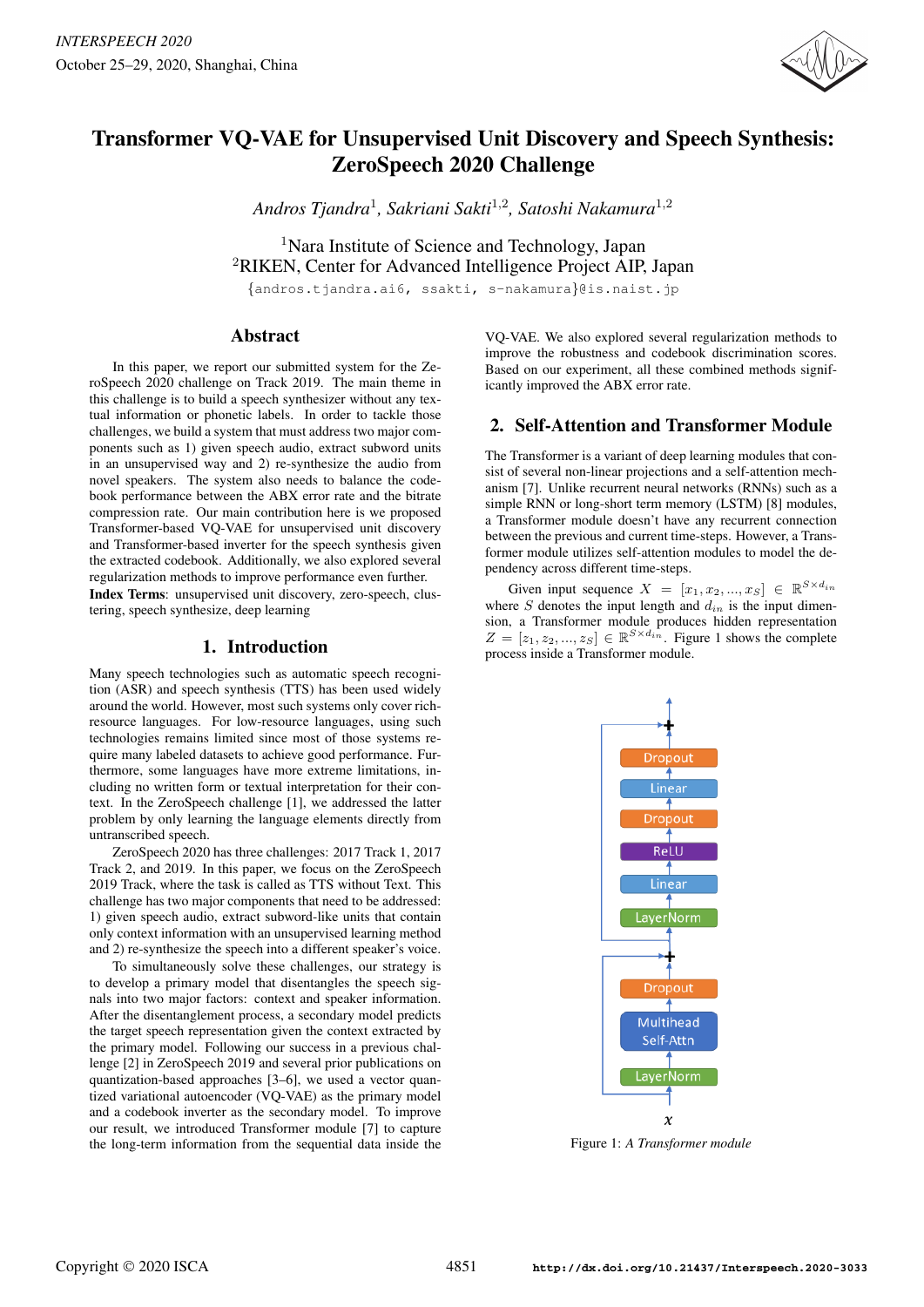Input sequence  $X$  is normalized by a layer-norm and processed by a multi-head self-attention module. Self-attention module inputs are denoted as  $Q$  (query),  $K$  (key), and  $V$  (value) where  $\{Q, K, V\} \in \mathbb{R}^{S \times d_k}$ . To calculate the output from a self-attention block, we apply the following formula:

$$
Attention(Q, K, V) = softmax\left(\frac{QK^{T}}{\sqrt{d_k}}\right)V.
$$
 (1)

Since a Transformer module employed multi-head selfattention instead of single head self-attention, input  $Q, K, V$ needed to be varied to generate non-identical representation for each head. Therefore, for each head  $p \in \{1..P\}$ , we projected input X with different matrices  $W_p^Q$ ,  $W_p^K$ ,  $W_p^V$  and combined the output of many single head self-attentions by concatenations and a linear projection:

$$
\text{Multi-Head}(Q, K, V) = \text{Concat}(h_1, ..., h_P)W^O \tag{2}
$$
\n
$$
\forall p \in \{1..P\}, h_p = \text{Attention}(QW_p^Q, KW_p^K, VW_p^V) \tag{3}
$$

where input projection matrices  $W_p^Q \in \mathbb{R}^{d_{mdl} \times d_k}, W_p^K \in$  $\mathbb{R}^{d_{mdl}\times d_k}, W_p^V \in \mathbb{R}^{d_{mdl}\times d_k}$ , output projection matrix  $W^O \in$  $\mathbb{R}^{Pd_k \times d_{mdl}}$  and dimension of  $d_k = \frac{d_{mdl}}{P}$ . After we got the output from the self-attention, we applied layer normalization [9], two linear projections, and a rectified linear unit (ReLU) activation function.

## 3. Unsupervised Subword Discovery

Normally, a speech utterance can be factored into several bits of latent information, including context, speaker's speaking style, background noise, emotions, etc. Here, we assume that the speech only contains two factors: context and the speaker's speaking style. In this case, the context denotes the unit that captures the speech information itself in the discretized form, which resembles phonemes or subwords. Therefore, to capture the context without any supervision, we used a generative model called a vector quantized variational autoencoder (VQ-VAE) [10] to extract the discrete symbols. There are some differences between a VQ-VAE with a normal autoencoder [11] and a normal variational autoencoder (VAE) [12] itself. The VQ-VAE encoder maps the input features into a finite set of discrete latent variables, and the standard autoencoder or VAE encoder maps input features into continuous latent variables. Therefore, a VQ-VAE encoder has stricter constraints due to the limited number of codebooks, which enforces the latent variable compression explicitly via quantization. On the other hand, standard VAE encoder has a one-to-one mapping between the input and latent variables. Due to the nature of the unsupervised subword discovery task, a VQ-VAE is more suitable for the subword discovery task compared to a normal autoencoder or VAE. Compared to the machine speech chain [13–16] idea, the encoder is expected to capture only subword-like units can be seen as pseudo-ASR and conditional decoder with speaker embedding can be seen as multi-speaker TTS.

We shows the VQ-VAE model in Fig. 2. Here, we define  $\mathbf{E} = [e_1, ..., e_K] \in \mathbb{R}^{K \times D_e}$  as a collection of codebook vectors and  $\mathbf{V} = [v_1, ..., v_L] \in \mathbb{R}^{L \times D_v}$  as a collection of speaker embedding vectors. At the encoding step, input  $x$  denotes such speech features as MFCC (Mel-frequency cepstral coefficients) or Mel-spectrogram and auxiliary input  $s \in \{1, ..., L\}$  denotes the speaker ID from speech feature  $x$ . In Fig. 3, we show the



Figure 2: *VQ-VAE for unsupervised unit discovery consists of several parts:* encoder  $Enc_{\theta}^{VQ}(x) = q_{\theta}(y|x)$ , decoder  $Dec_{\phi}^{VQ}(y,s) = p_{\phi}(x|y,s)$ , codebooks  $\mathbf{E} = [e_1,..,e_K]$ , and *speaker embedding*  $V = [v_1, ..., v_L]$ .



Figure 3: *Building block inside VQ-VAE encoder and decoder: a) Encoder consisted of 2x Transformer layer and 1D convolution with stride to downsample input sequence length; b) Decoder consisted of 1D convolution, followed by up-sampling to recover original input sequence shape.*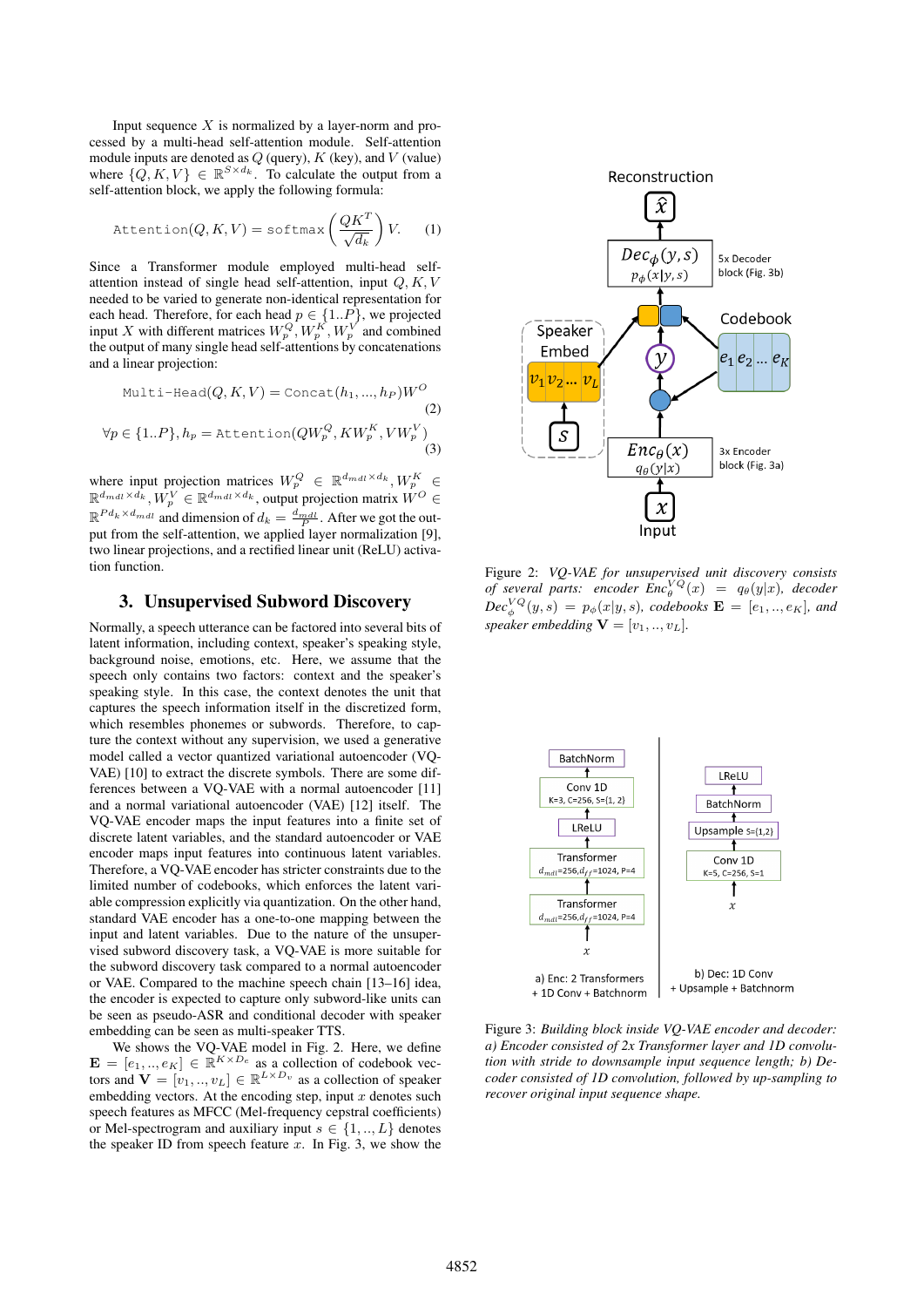details for the building block inside the encoder and decoder modules. Encoder  $q_{\theta}(y|x)$  outputs a discrete latent variable  $y \in \{1,..K\}$ . To transform an input in continuous variable into a discrete variable, the encoder first produces intermediate continuous representation  $z \in \mathbb{R}^{D_e}$ . Later on, we scan through all codebooks to find which codebook has a minimum distance between  $z$  and a vector in **E**. We define this process by the following equations:

$$
q_{\theta}(y = c|x) = \begin{cases} 1 & \text{if } c = \operatorname{argmin}_{i} \text{Dist}(z, e_{i}) \\ 0 & \text{otherwise} \end{cases}
$$
 (4)

$$
e_c = \mathbb{E}_{q_\theta(y|x)}[\mathbf{E}] \tag{5}
$$

$$
=\sum_{i=1}^{K}q_{\theta}(y=i|x)\,e_i.\tag{6}
$$

where  $Dist(\cdot, \cdot) : \mathbb{R}^{D_e} \times \mathbb{R}^{D_e} \to \mathbb{R}$  is a function that calculates the distance between two vectors. In this paper, we define Dist $(a, b) = ||a - b||_2$  as the L2-norm distance.

After the closest codebook index  $c \in \{1,..,K\}$  is found, we substitute latent variable  $z$  with nearest codebook vector  $e_c$ . Later, decoder  $p_{\phi}(x|y, s)$  uses codebook vector  $e_c$  and speaker embedding  $v_s$  to reconstruct input feature  $\hat{x}$ .

## 3.1. VQ-VAE objective

Given input reconstruction across all time-step  $\forall t \in [1..T]$ ,  $\hat{X} = [\hat{x}_1, ..., \hat{x}_T]$  and closest codebook index  $[c_1, ..., c_T]$ , we calculate the VQ-VAE objective:

$$
\mathcal{L}_{VQ} = \sum_{t=1}^{T} -\log p_{\phi}(x_t|y_t, s) + \gamma \|z_t - \text{sg}(e_{c_t})\|_2^2, \quad (7)
$$

where function  $sg(\cdot)$  stops the gradient:

$$
x = sg(x); \qquad \frac{\partial \,\text{sg}(x)}{\partial \,x} = 0. \tag{8}
$$

The first term is a negative log-likelihood to measure the reconstruction loss between original input  $x_t$  and reconstruction  $\hat{x}_t$  to optimize encoder parameters  $\theta$  and decoder parameters  $\phi$ . The second term minimizes the distance between intermediate representation  $z_t$  and nearest codebook  $e_{c_t}$ , but the gradient is only back-propagated into encoder parameters  $\theta$  as commitment loss. The impact from commitment loss controlled with a hyper-parameter  $\gamma$  (we use  $\gamma = 0.25$ ). To update the codebook vectors, we use an exponential moving average (EMA) [17]. EMA updates the codebook E independently regardless of the optimizer's type and update rules, therefore the model is more robust against different optimizer's choice and hyperparameters (e.g., learning rate, momentum) and also avoids posterior collapse problem [18].

#### 3.2. Model regularization

#### *3.2.1. Temporal smoothing*

Since our input datasets are sequential data, we introduced temporal smoothing between the encoded hidden vectors between two consecutive time-steps:

$$
\mathcal{L}_{reg} = \sum_{i=1}^{T-1} ||z_t - z_{t+1}||_2^2.
$$
 (9)

The final loss is defined:

$$
\mathcal{L} = \mathcal{L}_{VQ} + \lambda \mathcal{L}_{reg},\tag{10}
$$

where  $\lambda$  denotes the coefficient for the regularization term.

#### *3.2.2. Temporal jitter*

Temporal jitter regularization [3] is used to prevent the latent vector co-adaptation and to reduce the model sensitivity near the unit boundary. In the practice, we could apply the temporal jitter by:

$$
j_t \sim Categorical(p, p, 1 - 2*p) \in \{1, 2, 3\} \tag{11}
$$

$$
\hat{c}_t = \begin{cases} c_{t-1}, & \text{if } j_t = 1 \text{ and } t > 1 \\ c_{t+1}, & \text{if } j_t = 2 \text{ and } t < T \end{cases}
$$
(12)

$$
\begin{pmatrix}\n\cdot & \cdot & \cdot & \cdot \\
c_t, & \text{else}\n\end{pmatrix}
$$

$$
e_t = \mathbf{E}[\hat{c}_t]
$$
 (13)

where p is the jitter probability,  $c_t$  is the closest codebook index at time-t and  $\hat{c}_t$  is the new assigned codebook index after the jitter operation.

## 4. Codebook Inverter

A codebook inverter model is used to generate the speech representation given the predicted codebook from our Transformer VQ-VAE. The input is  $[\mathbf{E}[c_1], \dots, \mathbf{E}[c_T]]$ , and the output is the following speech representation sequence (here we use linear magnitude spectrogram):  $\mathbf{X}^R = [\mathbf{X}_1^R, ..., \mathbf{X}_S^R]$ .

In Fig. 4, we show our codebook inverter architecture that consists of two multiscale 1D convolutions and three Transformer layers with additional sinusoidal position encoding to help the model distinguish the duplicated codebook positions. Depends on the VQ-VAE encoder architecture, the predicted



Figure 4: *Codebook inverter: given codebook sequence*  $[\mathbf{E}[y_1],...,\mathbf{E}[y_T]]$ *, we predict corresponding linear magnitude*  $spectrogram \ \hat{\textbf{X}}^{R} = [x_{1}^{R},..x_{S}^{R}].$  If lengths between S and T are *different, we consecutively duplicate each codebook by* r*-times.*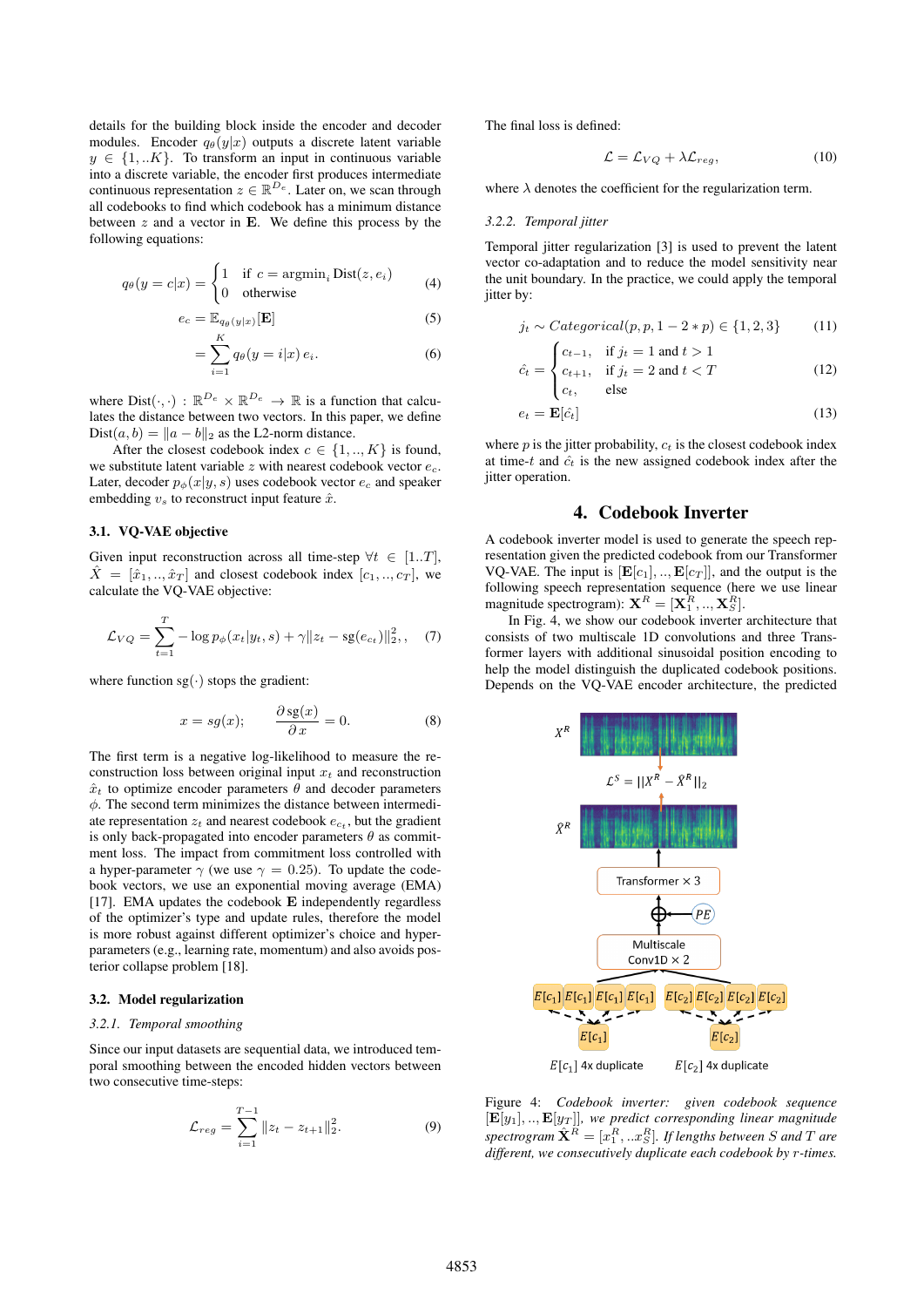codebook sequence length  $T$  could be shorter than  $S$  because the VQ-VAE encoder  $q_{\theta}(y|x)$  have several convolutional layers with stride larger than one. Therefore, to re-align the codebook sequence representation with the speech representation, we duplicate each codebook occurrences  $\forall t \in \{1..T\} \mathbf{E}[c_t]$  into r copies side-by-side where  $r = S/T$ . To train a codebook inverter, we set the objective function:

$$
\mathcal{L}_{INV} = \|\mathbf{X}^{R} - \hat{\mathbf{X}}^{R}\|_{2} \tag{14}
$$

to minimize the L2-norm between predicted spectrogram  $\hat{\mathbf{X}}^R = \text{Inv}_{\rho}([\mathbf{E}[c_1], ..., \mathbf{E}[c_T]])$  and groundtruth spectrogram  $X^R$ . We defined Inv<sub>ρ</sub> as the inverter parameterized by ρ. During the inference step, Griffin-Lim [19] is used to reconstruct the phase from the spectrogram and applied an inverse shortterm Fourier transform (STFT) to invert it into a speech waveform.

## 5. Experiment

In this section, we describe our pipeline, including feature preprocessing, model settings, and hyperparameters.

#### 5.1. Experimental Set-up

There are two datasets for two languages, English data for the development dataset, and a surprising Austronesian language for the test dataset. Each language dataset contains subset datasets: (1) a voice dataset for speech synthesis, (2) a unit discovery dataset, (3) an optional parallel dataset from the target voice to another speaker's voice, and (4) a test dataset. The source corpora for the surprise language are described here [20, 21], and further details can be found [1]. We only used (1) and (2) for training the VQ-VAE codebook and inverter and (4) for evaluation.

For the speech input, we experimented with two different feature representations, such as Mel-spectrogram (with 80 dimensions, 25-ms window size, 10-ms time-steps) and MFCC (with 39 dimensions, 13 main  $+\Delta + \Delta^2$ , 25-ms window size, 10-ms time-steps). Both MFCC and Mel-spectrogram are generated by the Librosa package [22]. All models are implemented with PyTorch library [23]. We use Adam [12] optimizer with learning rate  $1e - 4$  for training both models.

#### 5.2. Experimental Results

In this subsection, we report our experiment based on different scenarios and hyperparameters with the English dataset. First, we use different features as the input for VQ-VAE in Table 1. We compared the effect of using log Mel-spectrogram with 80 dimensions versus MFCC+ $\Delta + \Delta^2$  with 39 dimensions. Table 1: *ABX and Bitrate result between MFCC and log Melspectrogram features on Transformer VQ-VAE (TrfVQVAE with*  $K = 128$ *, stride*  $4 \times$ *)* 

| Model                 | <b>ABX</b> | <b>Bitrate</b> |
|-----------------------|------------|----------------|
| TrfVQVAE with log-Mel | 33.79      | 171.05         |
| TrfVOVAE with MFCC    | 21.91      | 170.42         |

Based on the result on Table 1, we determined that MFCC provides much better results in terms of ABX error rate. From this point, we use MFCC as the VQ-VAE input features. In Table 2, we compared our proposed model with our submission from previous challenge [2] and we also explored different codebook sizes to determine the trade-off between the ABX error rate and bitrate.

Table 2: *ABX and Bitrate result between our last year submission and new proposed Transformer VQ-VAE.*

| Model                                      | <b>ABX</b> | <b>Bitrate</b>      |
|--------------------------------------------|------------|---------------------|
| Conv VQVAE (stride $4 \times$ , K=256) [2] | 24.17      | 184.32              |
| TrfVOVAE (stride $4 \times$ , K=64)        | 22.72      | 141.82              |
| TrfVOVAE (stride $4 \times$ , K=128)       | 21.91      | 170.42              |
| TrfVQVAE (stride $4 \times$ , K=256)       | 21.94      | 194.69              |
| $TrfVQVAE$ (stride $4 \times$ , K=512)     | 21.6       | $\overline{2}17.47$ |

Based on the result on Table 2, by using Transformer VQ-VAE, we outperformed our previous best submission by -2.2 ABX error rate and with a similar bitrate. Later on, by using small codebook sizes  $K = 64$ , we reduce the bitrate by -30 points compared to  $K = 128$ , but we sacrifice the +0.8 ABX error rate. We explored different regularization methods to improve transformer VQ-VAEs performance in Table 3. In Table 3, we show the result from Transformer VQ-VAE (stride  $4\times$ , K=128) with different  $\lambda$  smoothing coefficient, different jitter probability and the combination between both regularization methods. We found out that by combining both temporal smoothing and jittering, we get -1.77 ABX error rate improvement.

Table 3: *ABX and Bitrate result between different temporal smoothing coefficient* λ*, jitter probability* p*, and their combination for Transformer VO-VAE regularization. (Notes:*  $\star$  *denotes our submitted system. After the submission, we continue the experiment and we found out another hyperparameters combination brings even lower ABX than our submitted system.)*

| Model                                                                    | ABX   | <b>Bitrate</b> |
|--------------------------------------------------------------------------|-------|----------------|
| TrfVQVAE (stride $4\times$ , K=128)                                      | 21.91 | 170.42         |
| + temp smooth $(\lambda = 1e - 2)$                                       | 21.88 | 169.02         |
| + temp smooth $(\lambda = 5e - 3)$                                       | 21.67 | 169.2          |
| + temp smooth $(\lambda = 1e - 3)$                                       | 21.75 | 169.56         |
| + temp jitter ( $p = 0.05$ )                                             | 21.57 | 166.19         |
| + temp jitter ( $p = 0.075$ )                                            | 21.70 | 164.08         |
| + temp smooth $(\lambda = 5e - 3) \star$<br>+ temp jitter ( $p = 0.05$ ) | 20.71 | 171.99         |
| + temp smooth $(\lambda = 1e - 3)$<br>+ temp jitter ( $p = 0.05$ )       | 20.14 | 167.02         |

# 6. Conclusions

We described our approach for the ZeroSpeech 2020 challenge on Track 2019. For the unsupervised unit discovery task, we proposed a new architecture: Transformer VQ-VAE to capture the context of the speech into a sequence of discrete latent variables. Additionally, we also use the Transformer block inside our codebook inverter architecture. Compared to our last year's submission, replacing convolutional layers with Transformer gives a significant improvement up to -2.2 ABX error rate. To improve the result further, we investigated several regularization methods. In the end, combining both temporal smoothing and jittering improved the Transformer VQ-VAE performance up to -1.77 ABX error rate compared to the un-regularized model.

## 7. Acknowledgements

Part of this work was supported by JSPS KAKENHI Grant Numbers JP17H06101 and JP17K00237.